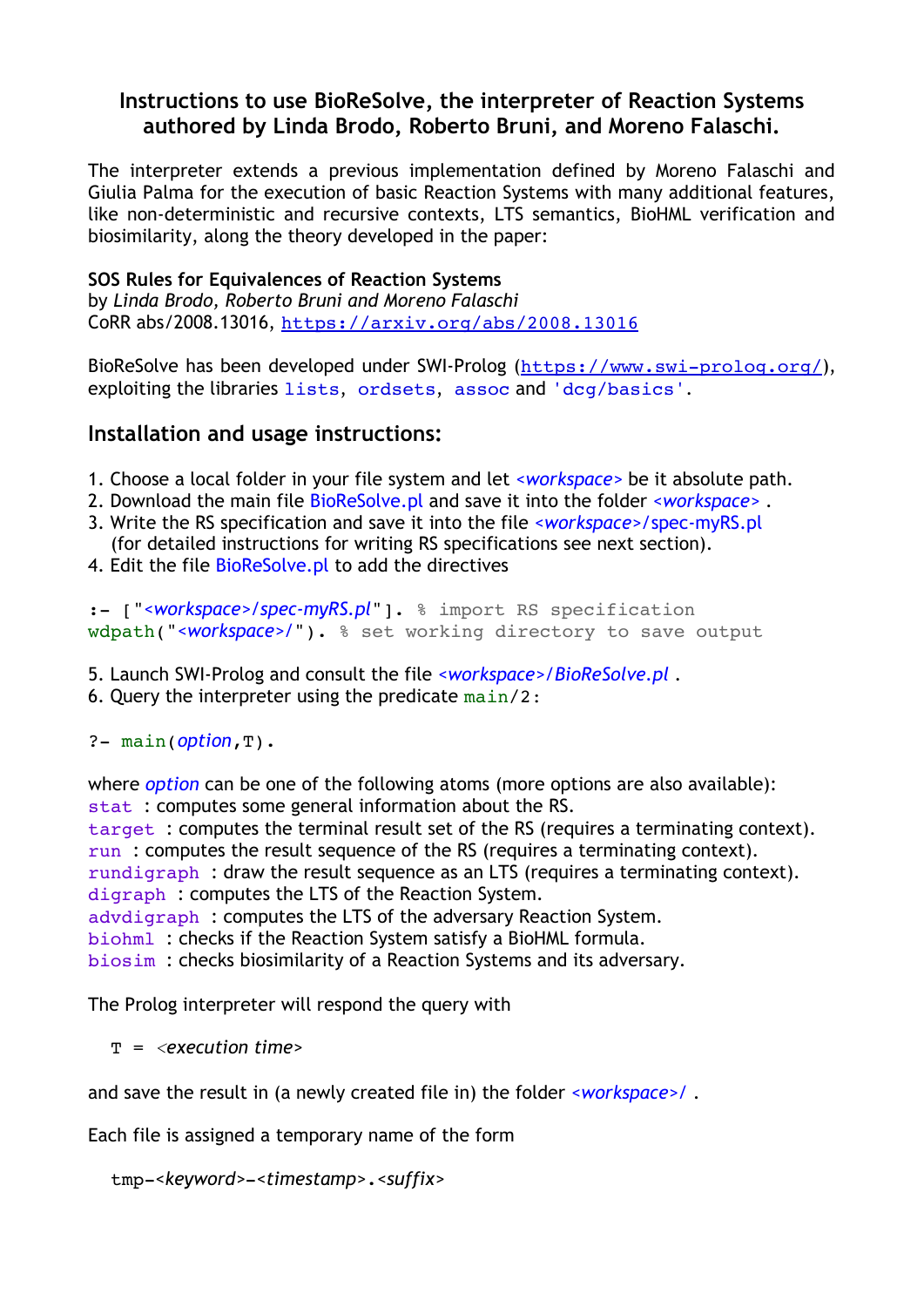# **Writing a custom RS specification:**

An RS specification requires the definition of the following predicates: myentities/1 : the initial set of entities of the custom RS. myreactions/1 : the list of reactions of the custom RS. myenvironment/1 : the list of constant declarations (for context processes) of the RS. mycontext/1 : the list of context processes of the custom RS. myexperiment/1 : (advanced usage) a special kind of context. mybhml/1 : the BioHML formula to check. myassert/1 : the assertion F for checking F-biosimulation ot the adversary RS. adventities/1 : the initial set of entities of the adversary RS. advreactions/1 : the list of reactions of the adversary RS. advcontext/1 : the list of context processes of the adversary RS. **Important:** The custom RS and its adversary share the same environment.

To ease the writing of custom RS specifications, a template with detailed instructions is available: you are warmly suggested to download the file spec-template.pl and edit it.

Below you find the syntax to use for each predicate.

 $\mathbb{R}$  myentities/1 and adventities/1 take a list of entities. Entities (and process constants) can be any sequence of letters, \_ and digits that starts with a small cap letter. For example, you can set:

```
myentities([a,b]).
adventities([a,c]).
```
 $\mathbb{R}$  myreactions/1 and advreactions/1 take a list of reactions. Each reaction is a term of the form react( $R, I, P$ ) where: R is the list of reactants, I is the list of inhibitors, P is the list of products. For example, you can set:

```
myreactions([react([a,b],[c],[b])]).
% an adversary with the same reactions as the custom RS
advreactions(Rs) :- myreactions(Rs).
```
 $\mathbb{R}$  mycontext/1 and advcontext/1 take a string the defines the list of context processes. Each context process K follows the grammar:

K ::= nil | X |  ${C}$ .K |  $(K1 + ... + Kn)$  |  $(N,K1)$ .K2

where  $n$ <sup>11</sup> stops the computation,  $x$  invokes the context process associated with the process constant X according to the environment,  $\{C\}$ . K makes available the entities C in the current step and then behaves as K at the next step,  $(K1 + ... + Kn)$  denotes a nondeterministic choice between  $K1, ..., Kn$  and  $\langle N, K1 \rangle$ .K2 performs N steps as K1 and then behaves as  $K2$ . For example, you can set:

```
mycontext("[ ({a, c}, x + {a}, {b}, nil) ]").
advcontext("[ (a,b),y + a].(c).nii) ]".
```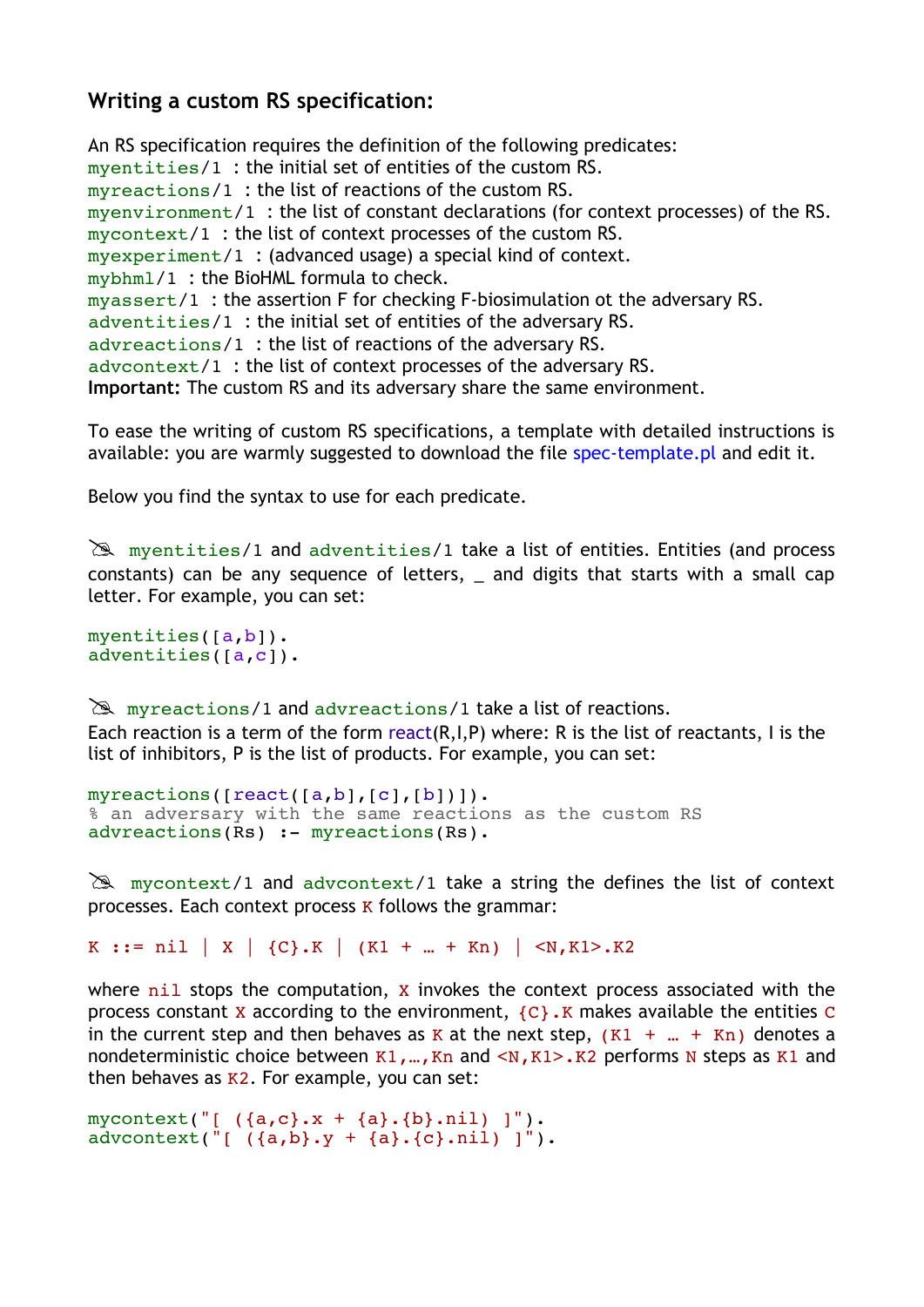$\geq$  myenvironment/1 takes a string that defines a list of (possibly mutual recursive) process constant declarations X=K. For example, you can set:

myenvironment("[  $x = {a} \cdot y$  ,  $y = {a,b} \cdot x$  ]").

 $\mathbb{R}$  myassert/1 takes a string that defines the BioHML formula F to be used for checking biosimulation of the custom RS against the adversary RS. The assertion F must be given according to the grammar:

```
F ::= ? inW | ? inR | ? inI | ? inP<br>| C inW | C inR | C inI | C inP
       | C inW | C inR | C inI | C inP
       | (F1 /\\ … /\\ Fn) | (F1 \\/ … \\/ Fn) | (F1^F2) | -F
```
where the productions in the first line represent non-emptyness tests for label components, the productions in the second line represent inclusion tests for label components (C can be any set of entities), the productions in the third line represent conjunction, inclusive disjunction, exclusive disjunction and negation, respectively. For example you can set:

myassert("-(? inP  $/ \backslash \backslash$  - {a,b,c} inR  $/ \backslash \backslash$  ? inW)").

 $\mathbb{R}$  mybhml/1 takes a string that defines a BioHML formula G, defined over some fixed assertion  $F$ . The BioHML formulas must be given according to the grammar:

```
G ::= true | false | (G1 /\\ ... /\\ Gn) | (G1 \\/ ... \\/ Gn)
    |\langle F>G| | [F]G
```
where the productions in the first line represent the obvious logical predicates,  $\langle F \rangle G$  is the diamond modality and  $[Fig]$  is the box modality. For example you can set:

mybhml(" $\left\{ -\{\mathbf{c}\} \text{ inW} \right\}$  [- $\{\mathbf{c}\}$  inW]  $\left\{ -\{\mathbf{c}\} \text{ inW} \right\}$  true").

 $\mathbb{R}$  myexperiment/2 takes two lists that define a special kind of context that can be used to experiment with some advanced features (not to be discussed here). The special context has the form

Q1. … Q1.Q2. … Q2.Q3. … Q(n-1).Qn … Qn.nil

i.e. it provides a certain set of entities  $Q1$  for some fixed number of steps  $W1$ , then  $Q2$ for  $W2$  steps, and so on. Each  $Q_i$  is possibly empty. The first argument is the list of numbers  $[W1,...,Wn]$  and the second list is just  $[Q1,...,Qn]$ . For example you can set

myexperiment([3,2,5] , [ [a,b] , [a,c] , [] ]).